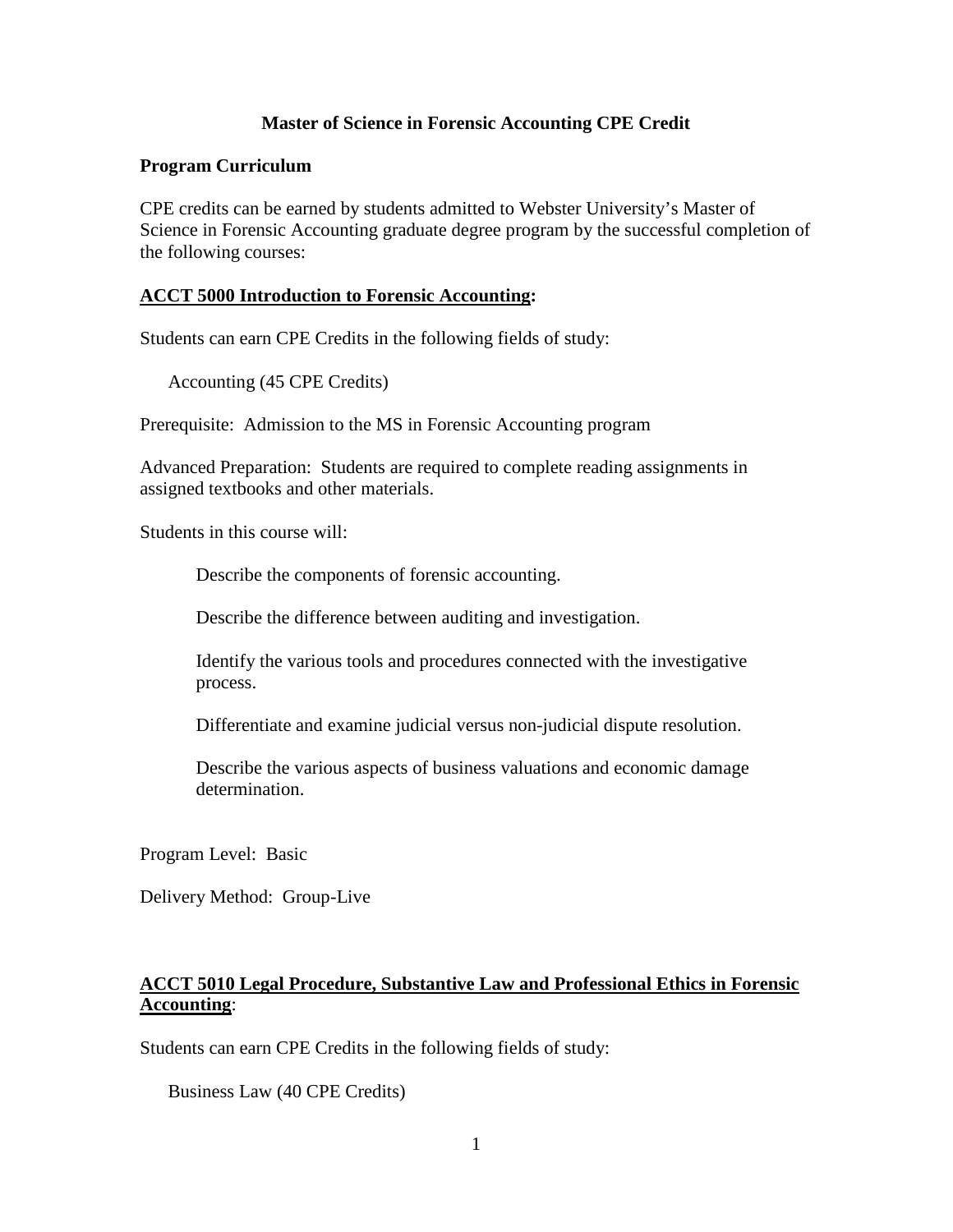Regulatory Ethics (5 CPE Credits)

Prerequisite: Admission to the MS in Forensic Accounting program

Advanced Preparation: Students are required to complete reading assignments in assigned textbooks and other materials.

Students in this course will:

Identify and apply the applicable ethical standards to forensic accounting situations.

Describe the operation of the civil and criminal courts including the concepts of jurisdiction and venue.

Describe the purpose and function of non-judicial dispute resolution.

State the purpose and describe the function of discovery.

Describe the importance and apply the rules of evidence in civil and criminal situations.

Describe the process of being an expert witness with respect to a legal issue.

Identify the type of civil laws (torts) and their remedies.

Differentiate between criminal law and civil law and describe the obligations which are imposed on businesses and individuals.

Program Level: Basic

Delivery Method: Group-Live

# **ACCT 5100 Investigation of Financial Fraud**:

Students can earn CPE Credits in the following fields of study:

Specialized Knowledge and Applications and Communications (30 CPE Credits) Communication (15 CPE Credits)

Prerequisite: Successful completion of ACCT 5000 and ACCT 5010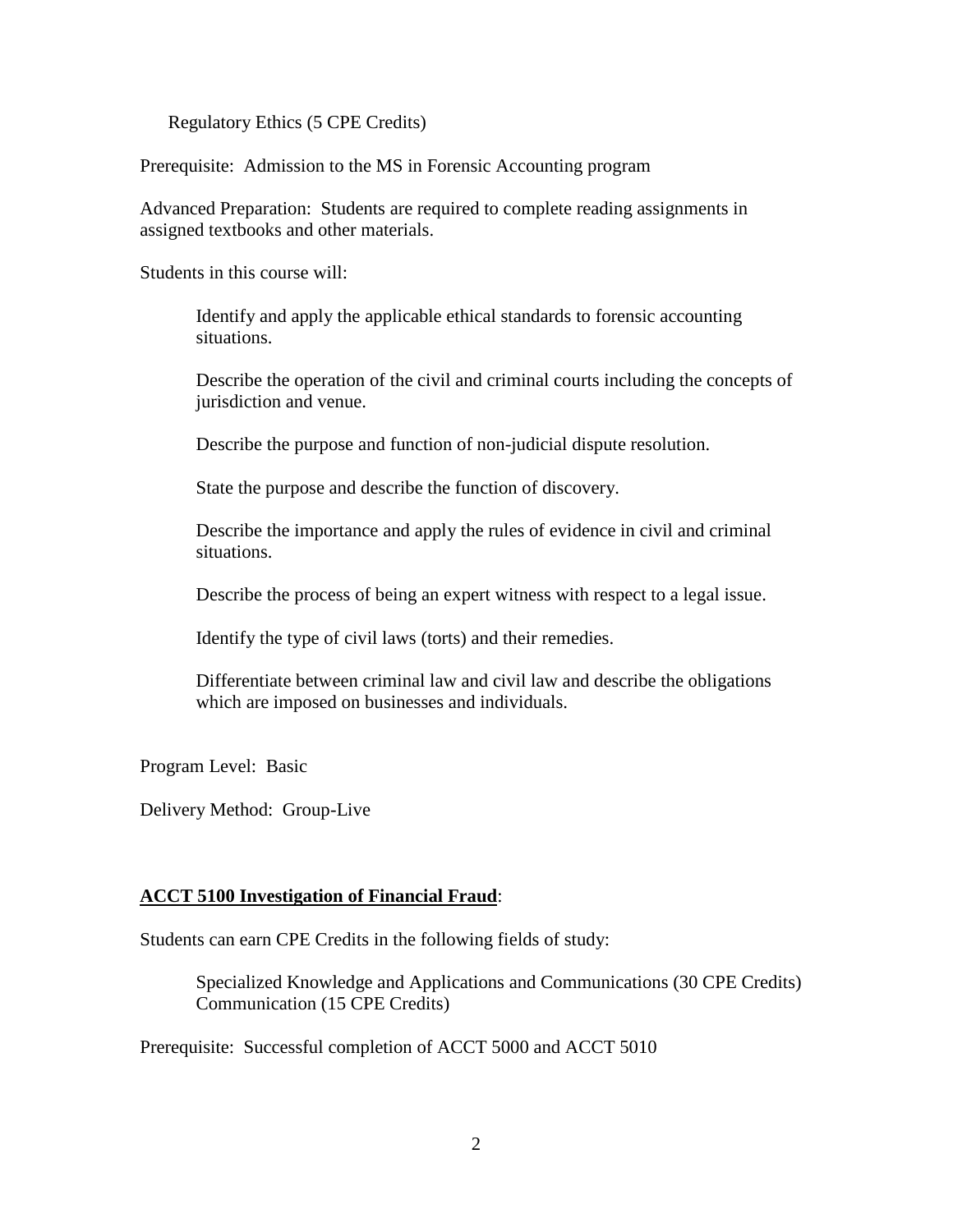Advanced Preparation: Students are required to complete reading assignments in assigned textbooks and other materials.

Students in this course will:

Identify the types of fraud and the causes and effects of fraud on business organizations.

Describe the reasons why people commit fraud.

Identify the symptoms of fraud.

Describe how fraud can be prevented.

Describe and conduct an effective investigation concerning theft, concealment, conversion activities, financial statement fraud, asset misappropriation, corruption, consumer, tax, bankruptcy, divorce or e-commerce fraud.

Describe the mechanics of interviewing, honesty testing and the development of reports related to investigations.

Program Level: Intermediate

Delivery Method: Group-Live

# **ACCT 5150 Introduction to Cyber Forensics**:

Students can earn CPE Credits in the following fields of study:

Computer Science (20 CPE Credits) Specialized Knowledge and Applications and Communications (25 CPE Credits)

Prerequisite: Successful completion of ACCT 5100

Advanced Preparation: Students are required to complete reading assignments in assigned textbooks and other materials.

Students in this course will:

Describe the major components of cyber forensics.

Identify and establish the process of maintaining a physical "chain of custody".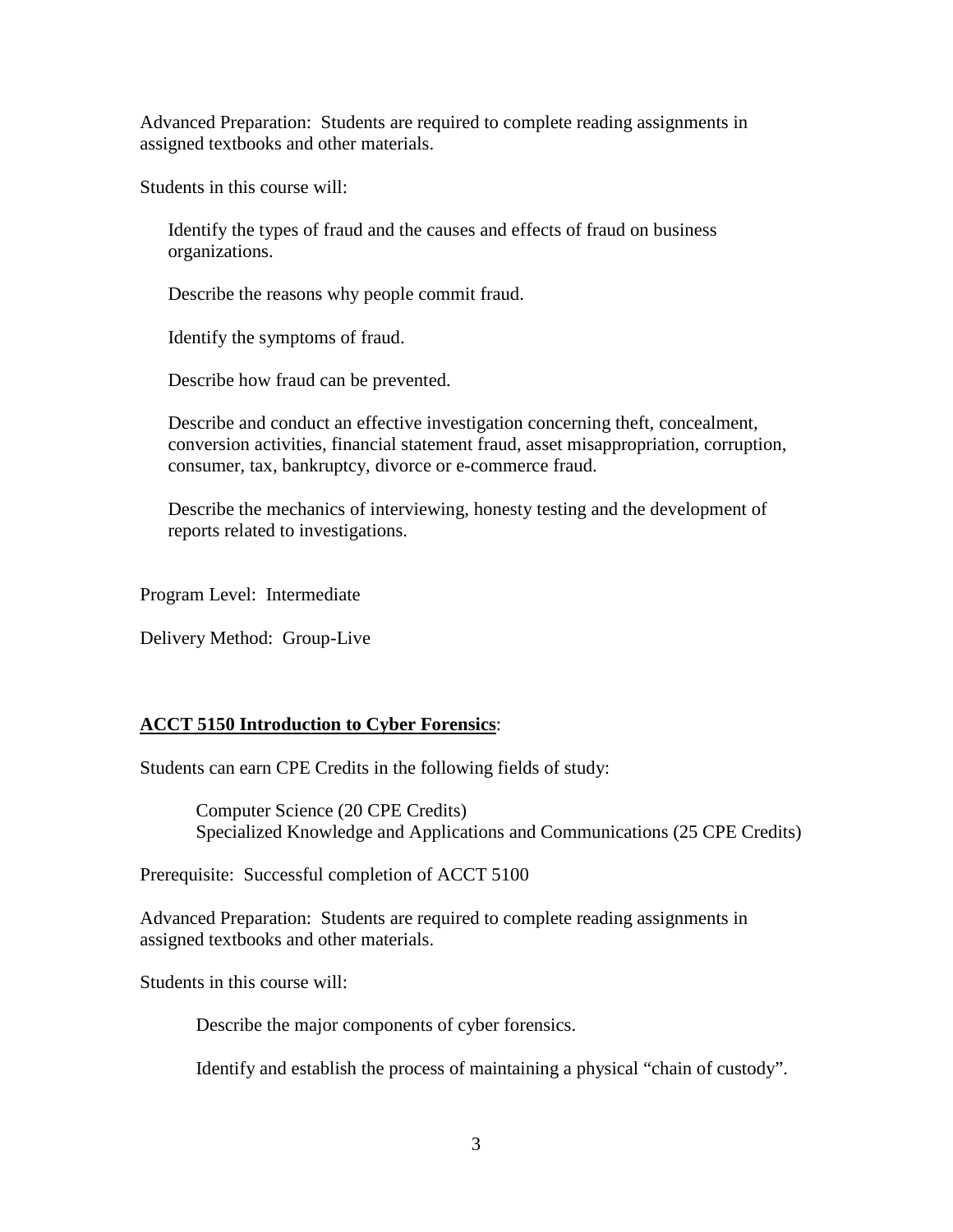Determine incident responses and priorities in a cyber-forensic investigation.

Develop and follow policies for the preservation of digital evidence.

Implement solid computer forensics processing methods and procedures using appropriate tools.

Develop the documentation of cyber forensics findings for executive management review.

Program Level: Intermediate

Delivery Method: Group-Live

### **ACCT 5200 Business Valuation**:

Students can earn CPE Credits in the following fields of study:

Specialized Knowledge and Applications and Communications (45 CPE Credits)

Prerequisite: Admission to the MS in Forensic Accounting program

Advanced Preparation: Students are required to complete reading assignments in assigned textbooks and other materials.

Students in this course will:

Describe business valuation organizations and common reasons for valuation engagements.

Prepare pre-engagement procedures for a business valuation project.

Identify data gathering and analysis procedures for a valuation engagement.

Prepare normalized historical financial statements.

Apply the income approach, the market approach and the asset approach to valuation.

Apply valuation discounts.

Identify the elements included in a valuation report.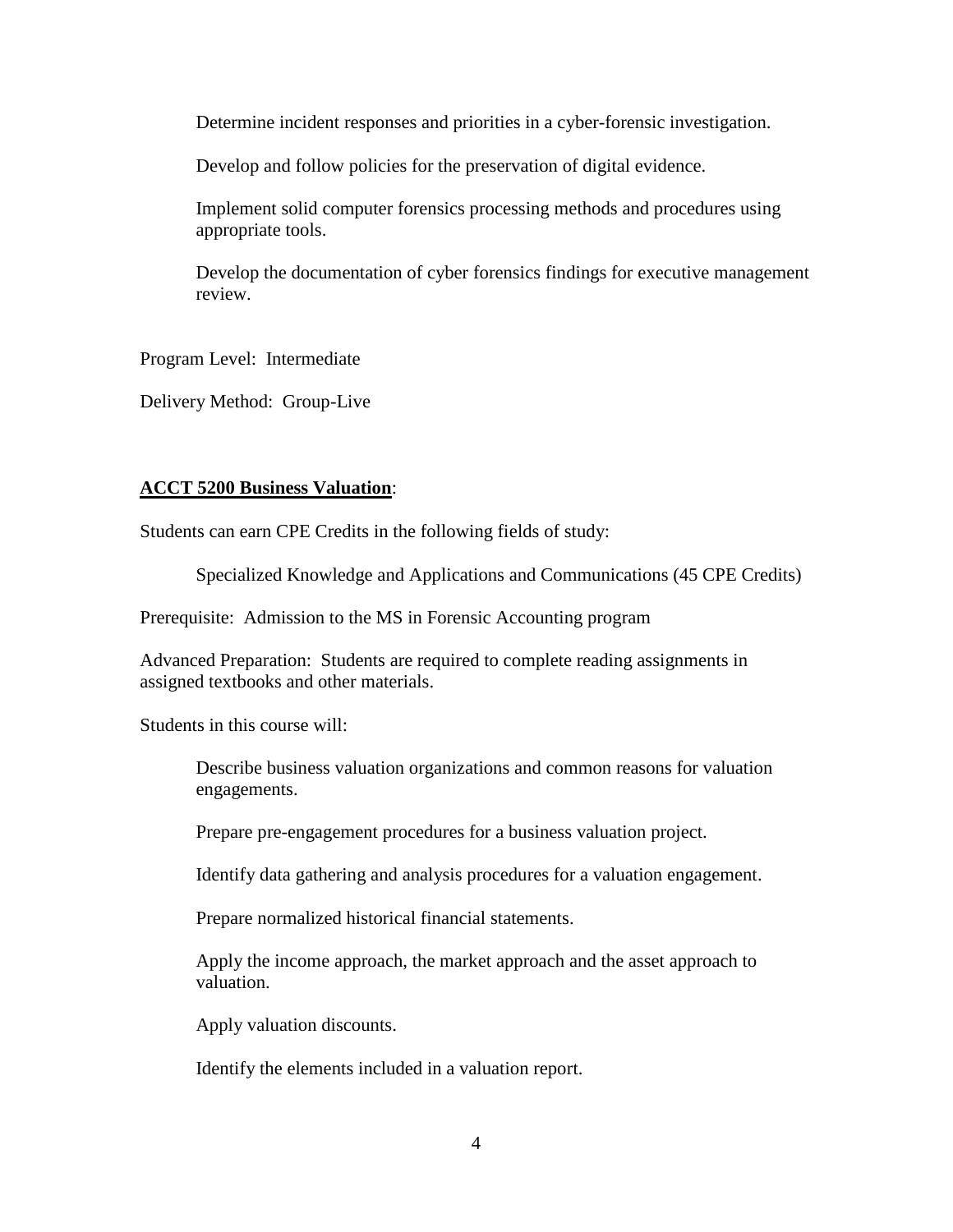Program Level: Basic

Delivery Method: Group-Live

# **ACCT 5250 Special Topics in Litigation Accounting**:

Students can earn CPE Credits in the following fields of study:

Specialized Knowledge and Applications and Communications (45 CPE Credits)

Prerequisite: Successful completion of ACCT 5000 and ACCT 5010

Advanced Preparation: Students are required to complete reading assignments in assigned textbooks and other materials.

Students in this course will:

Identify methods relevant to loss of business income and extra expense.

Describe the methods used to commit fraud schemes.

Identify types of litigation services provided by accountants.

Describe the methods to compute commercial damages.

Identify approaches to loss estimation.

Identify damage periods and compute non-continuing expenses.

Describe the methods used to compute economic damages.

Identify the methods used to investigate computer crimes.

Describe indirect methods of reconstructing income.

Program Level: Intermediate

Delivery Method: Group-Live

# **ACCT 5350 Analytics for Forensic Accountants**: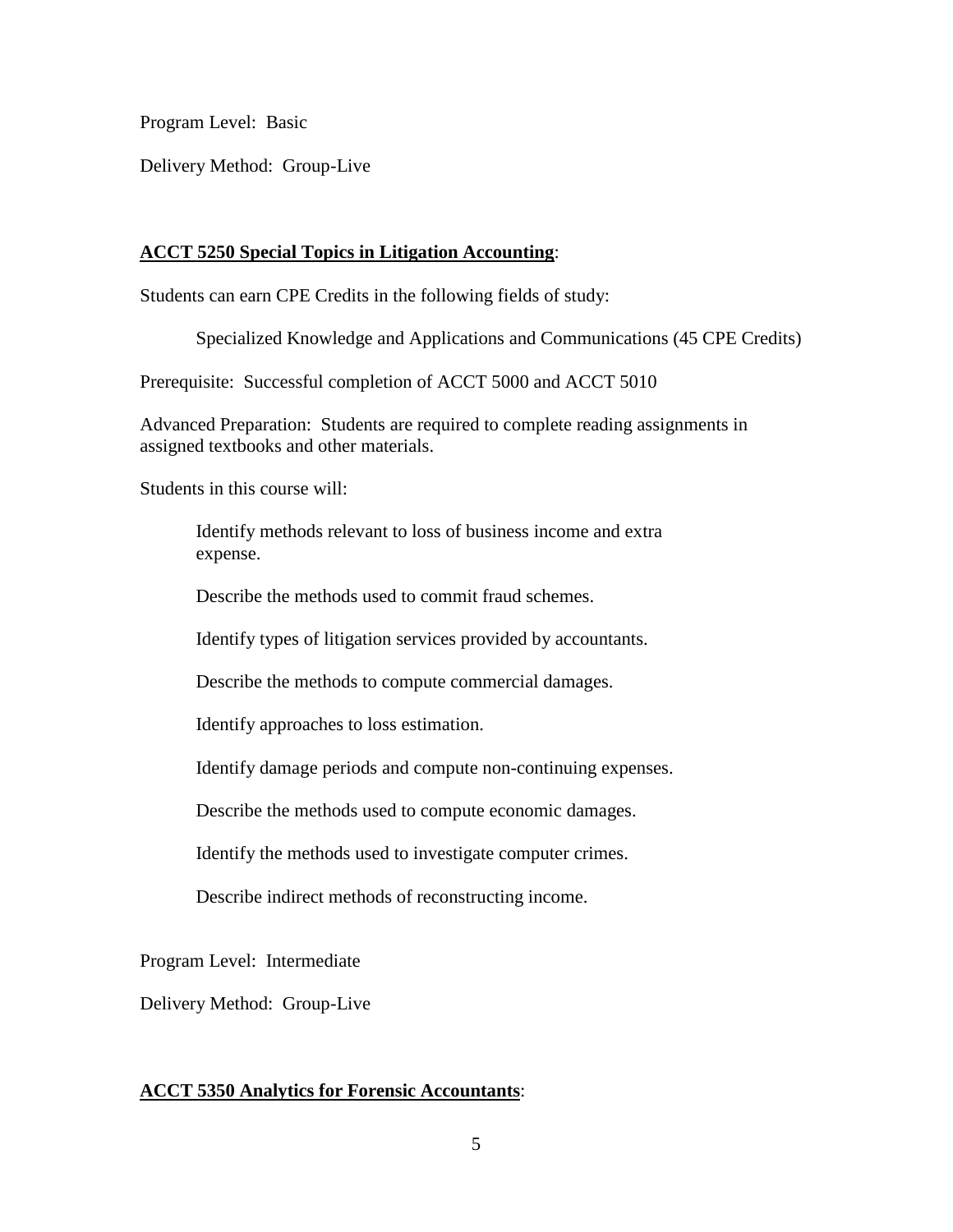Students can earn CPE Credits in the following fields of study:

Specialized Knowledge and Applications and Communications (30 CPE Credits) Statistics (15 CPE Credits)

Prerequisite: Successful completion of ACCT 5150

Advanced Preparation: Students are required to complete reading assignments in assigned textbooks and other materials.

Students in this course will:

Describe Benford's Law and state how it pertains to analyzing transaction data to identify possible fraudulent transactions.

Describe how abnormalities in large amounts of data can be detected using Excel and Access.

Describe how abnormalities in large amounts of data can be detected using commercial software packages.

Construct reports for the purpose of presenting the conclusions resulting from the various techniques and processes used in this course.

Apply the techniques of effective presentations and describe the effective use of demonstrative exhibits to reinforce such presentations based on the various techniques and processes used in this course.

Program Level: Intermediate

Delivery Method: Group-Live

#### **ACCT 5400 Internal Auditing**:

Students can earn CPE Credits in the following fields of study:

Auditing (30 CPE Credits) Behavorial Ethics (15 CPE Credits)

Prerequisite: Admission to the MS in Forensic Accounting program

Advanced Preparation: Students are required to complete reading assignments in assigned textbooks and other materials.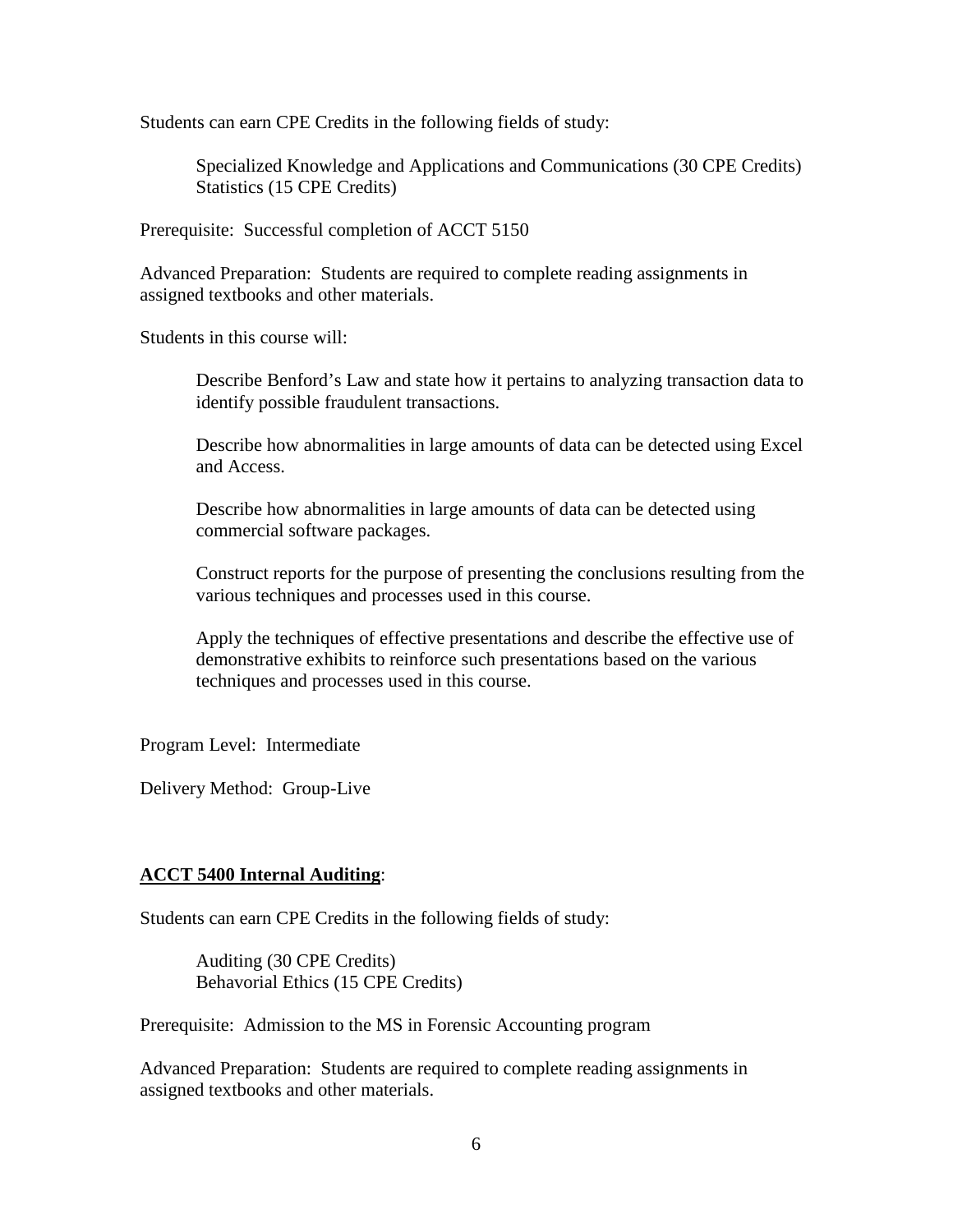Students in this course will:

Identify the core competencies needed to succeed as an internal auditor and the professional opportunities available in the field.

Describe the Professional Practices Framework issued by the Institute of Internal Auditors.

Identify the role of corporate governance in managing the risks of the organization.

Describe how business processes affect the risk of a business.

Describe internal control in various frameworks.

Describe the key components of modern information technology.

Identify the basic principles of fraud risk and controls.

Program Level: Basic

Delivery Method: Group-Live

### **ACCT 5500 Case Studies in Forensic Accounting**:

Students can earn CPE Credits in the following fields of study:

Communication (25 CPE Credits) Specialized Knowledge and Applications and Communications (20 CPE Credits)

Prerequisite: Successful completion of ACCT 5350

Advanced Preparation: Students are required to complete reading assignments in assigned textbooks and other materials.

Students in this course will:

By using cases, identify and explain instances of asset misappropriations, corruption and fraudulent financial statement schemes.

Prepare forensic accounting expert reports based on different factual situations.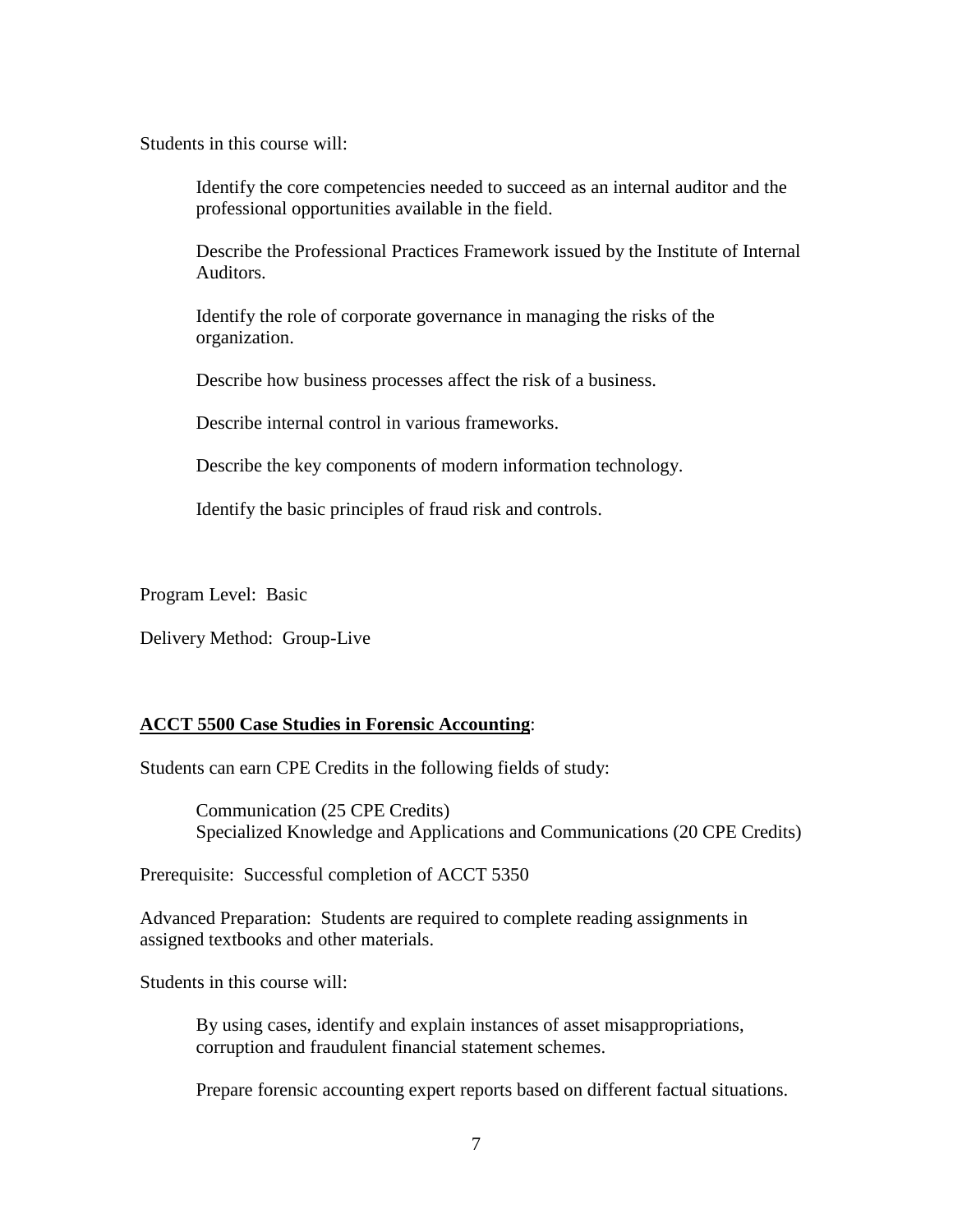Program Level: Intermediate

Delivery Method: Group-Live

# **ACCT 5900 Forensic Accounting Capstone**:

Students can earn CPE Credits in the following fields of study:

Specialized Knowledge and Applications and Communications (30 CPE Credits) Communication (15 CPE Credits)

Prerequisite: Successful completion of ACCT 5500

Advanced Preparation: Students are required to complete reading assignments in assigned textbooks and other materials.

Students in this course will:

Describe the strategies as related to the participation in a deposition as an expert witness.

Describe the strategies as related to court testimony as an expert witness.

Testify as an effective expert witness in a mock trial setting with respect to elements of forensic accounting.

Program Level: Intermediate

Delivery Method: Group-Live

### **Program Policies**

Information concerning tuition, refund, complaints and/or program cancellation policies can be found at [http://www.webster.edu](http://www.webster.edu/)